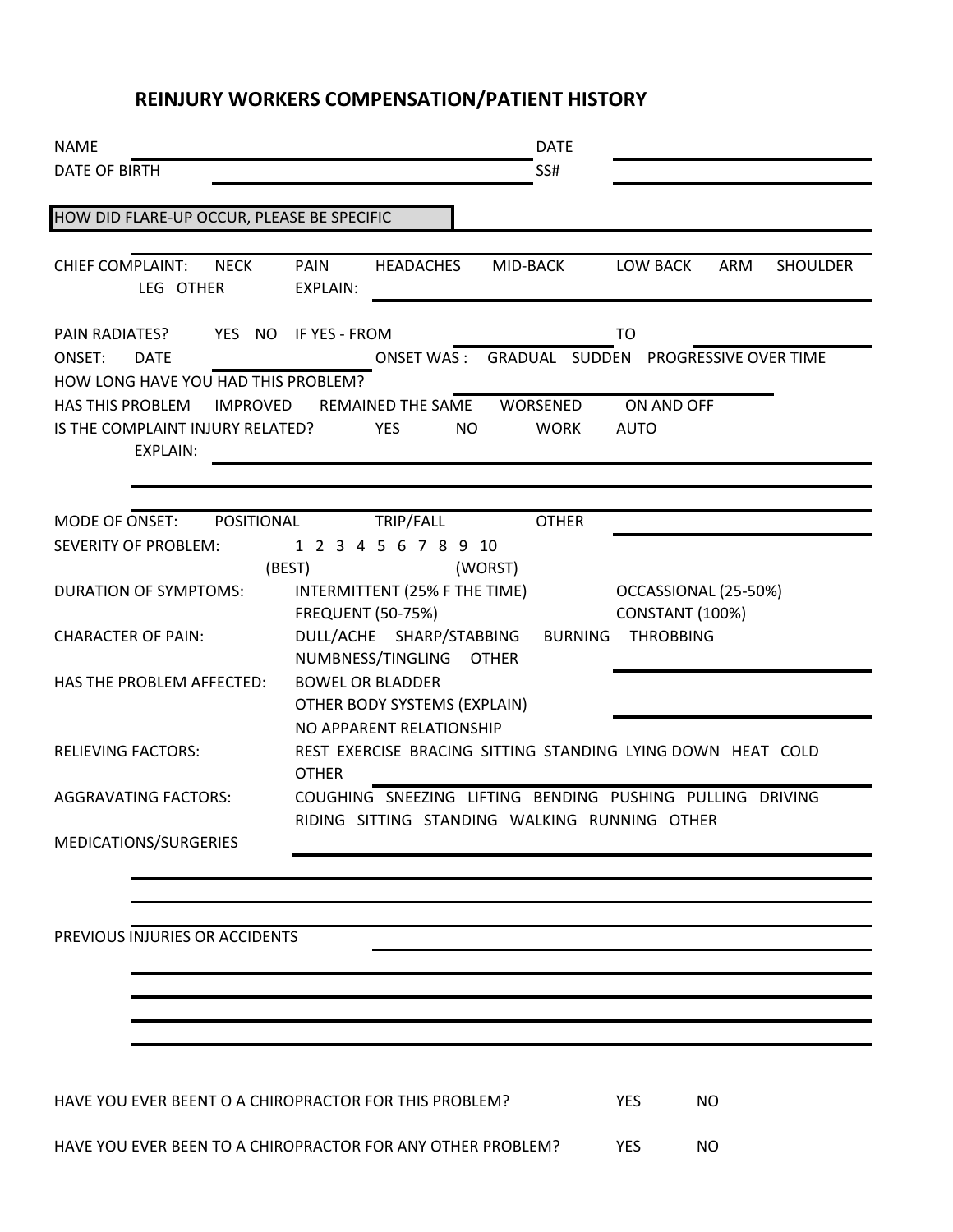### **AUTHORIZATION AND CONSENT**

**TO: FROM:** MORGANTE FAMILY CHIROPRACTIC

1660 KENSINGTON AVENUE, SUITE 4 CHEEKTOWAGA, NY 14225 716-833-2960

This authorization will permit you to furnish a copy of health records, notes and medical information in your possession regarding my condition while under your observation or treatment including the history obtained, x-ray and physical findings, diagnosis, and prognosis.

I hereby take full responsibility for these records received by your office. I hereby state that I have the right to review MFC's privacy policy. I also have the right to request any restrictions I deem appropriate on information released and the right to revoke consent of authorization at my request.

Patient's Name (please print) Date of Birth

Patient's Signature Date

Witness **Date** 

Revocation of Authorization **Date**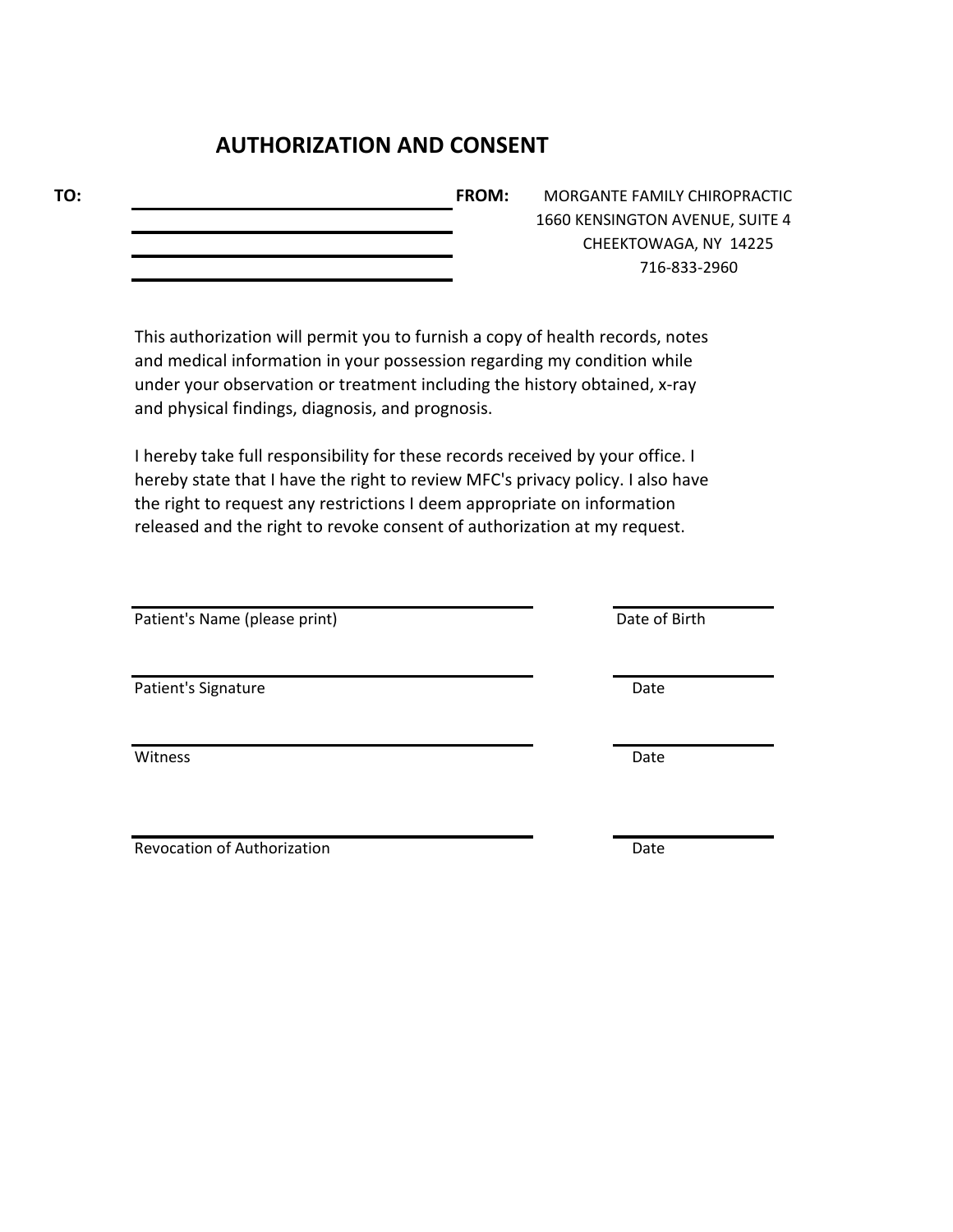# **PATIENT REGISTRATION**

MORGANTE FAMILY CHIROPRACTIC

| <b>Personal Information:</b>                                                                              |  |  |
|-----------------------------------------------------------------------------------------------------------|--|--|
|                                                                                                           |  |  |
|                                                                                                           |  |  |
| Home Phone_________________________Cell Phone__________________________Work phone________________________ |  |  |
|                                                                                                           |  |  |
|                                                                                                           |  |  |
|                                                                                                           |  |  |
|                                                                                                           |  |  |
| <b>Employment Information:</b>                                                                            |  |  |
|                                                                                                           |  |  |
|                                                                                                           |  |  |
| <b>Insurance Information:</b>                                                                             |  |  |
|                                                                                                           |  |  |
|                                                                                                           |  |  |
|                                                                                                           |  |  |
|                                                                                                           |  |  |
|                                                                                                           |  |  |
|                                                                                                           |  |  |
|                                                                                                           |  |  |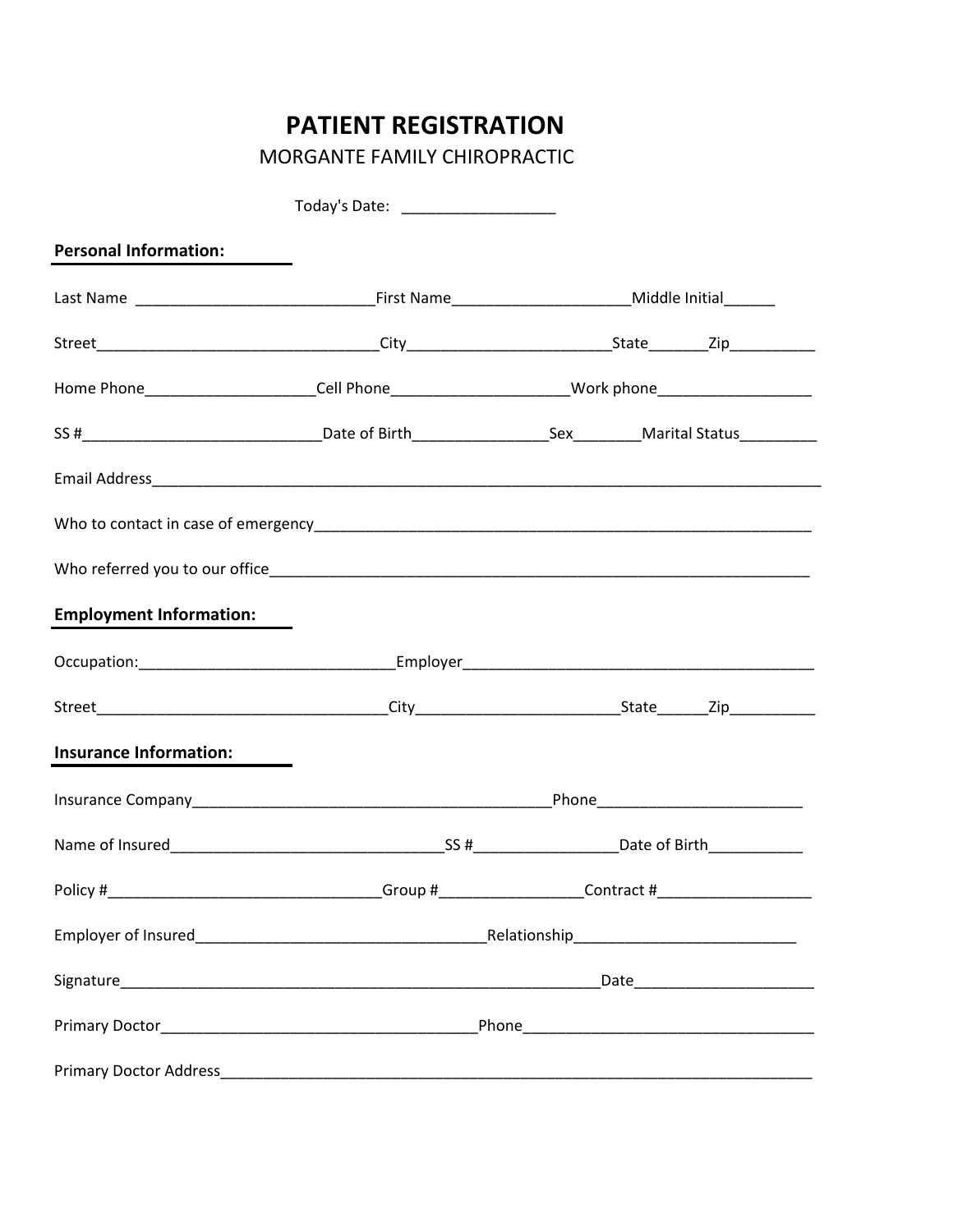### **PATIENT HISTORY**

| <b>NAME</b>                                                             |                          |                          |                                                          | <b>DATE</b>             |                |                                                |                                                             |
|-------------------------------------------------------------------------|--------------------------|--------------------------|----------------------------------------------------------|-------------------------|----------------|------------------------------------------------|-------------------------------------------------------------|
| <b>DATE OF BIRTH</b>                                                    |                          |                          |                                                          | SS#                     |                |                                                |                                                             |
| <b>CHIEF COMPLAINT:</b><br><b>SHOULDER</b>                              | <b>NECK</b><br>LEG OTHER | PAIN                     | <b>HEADACHES</b><br><b>EXPLAIN:</b>                      | MID-BACK                |                | LOW BACK                                       | ARM                                                         |
| <b>PAIN RADIATES?</b>                                                   | YES NO                   | IF YES - FROM            |                                                          |                         |                | T <sub>O</sub>                                 |                                                             |
| ONSET:<br><b>DATE</b><br>HOW LONG HAVE YOU HAD THIS PROBLEM?            |                          |                          | <b>ONSET WAS:</b>                                        |                         |                |                                                | GRADUAL SUDDEN PROGRESSIVE OVER TIME                        |
| <b>HAS THIS PROBLEM</b><br>IS THE COMPLAINT INJURY RELATED?<br>EXPLAIN: | <b>IMPROVED</b>          |                          | REMAINED THE SAME<br><b>YES</b><br><b>NO</b>             | WORSENED<br><b>WORK</b> |                | ON AND OFF<br><b>AUTO</b>                      |                                                             |
| MODE OF ONSET:                                                          | POSITIONAL               |                          | TRIP/FALL                                                | <b>OTHER</b>            |                |                                                |                                                             |
| <b>SEVERITY OF PROBLEM:</b>                                             |                          |                          | 1 2 3 4 5 6 7 8 9 10                                     |                         |                |                                                |                                                             |
| <b>DURATION OF SYMPTOMS:</b>                                            | (BEST)                   | <b>FREQUENT (50-75%)</b> | INTERMITTENT (25% F THE TIME)                            | (WORST)                 |                | OCCASSIONAL (25-50%)<br><b>CONSTANT (100%)</b> |                                                             |
| <b>CHARACTER OF PAIN:</b>                                               |                          |                          | DULL/ACHE SHARP/STABBING<br>NUMBNESS/TINGLING            | <b>OTHER</b>            | <b>BURNING</b> | <b>THROBBING</b>                               |                                                             |
| HAS THE PROBLEM AFFECTED:                                               |                          | <b>BOWEL OR BLADDER</b>  | OTHER BODY SYSTEMS (EXPLAIN)<br>NO APPARENT RELATIONSHIP |                         |                |                                                |                                                             |
| <b>RELIEVING FACTORS:</b>                                               |                          | <b>OTHER</b>             |                                                          |                         |                |                                                | REST EXERCISE BRACING SITTING STANDING LYING DOWN HEAT COLD |
| <b>AGGRAVATING FACTORS:</b>                                             |                          |                          | RIDING SITTING STANDING WALKING RUNNING OTHER            |                         |                |                                                | COUGHING SNEEZING LIFTING BENDING PUSHING PULLING DRIVING   |
| MEDICATIONS/SURGERIES                                                   |                          |                          |                                                          |                         |                |                                                |                                                             |
|                                                                         |                          |                          |                                                          |                         |                |                                                |                                                             |
|                                                                         |                          |                          |                                                          |                         |                |                                                |                                                             |
| PREVIOUS INJURIES OR ACCIDENTS                                          |                          |                          |                                                          |                         |                |                                                |                                                             |
|                                                                         |                          |                          |                                                          |                         |                |                                                |                                                             |
|                                                                         |                          |                          |                                                          |                         |                |                                                |                                                             |
|                                                                         |                          |                          |                                                          |                         |                |                                                |                                                             |
| HAVE YOU EVER BEENT O A CHIROPRACTOR FOR THIS PROBLEM?                  |                          |                          |                                                          |                         |                | <b>YES</b><br><b>NO</b>                        |                                                             |
| HAVE YOU EVER BEEN TO A CHIROPRACTOR FOR ANY OTHER PROBLEM?             |                          |                          |                                                          |                         |                | <b>YES</b><br>NO.                              |                                                             |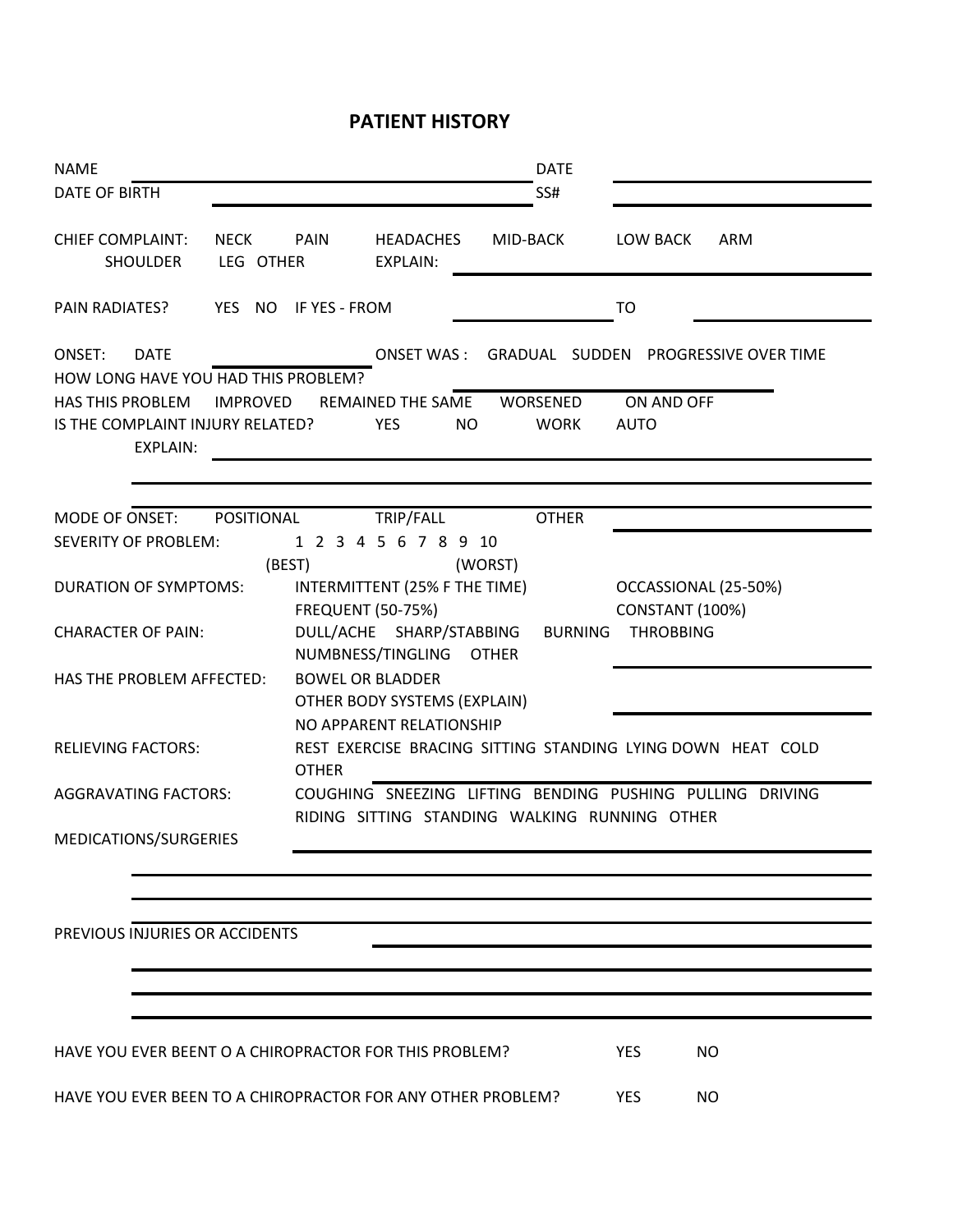#### DO YOU HAVE ANY OF THE FOLLOWING SYMPTOMS?

| <b>SYMPTOMS</b>                                                                     | <b>YES</b> | <b>NO</b> |  |
|-------------------------------------------------------------------------------------|------------|-----------|--|
| <b>HEADACHES</b>                                                                    |            |           |  |
| <b>IRRITABILITY</b>                                                                 |            |           |  |
| <b>NUMBNESS IN TOES</b>                                                             |            |           |  |
| <b>NUMBNESS IN FINGERS</b>                                                          |            |           |  |
| <b>FACE FLUSHED</b>                                                                 |            |           |  |
| <b>NECK PAIN</b>                                                                    |            |           |  |
| <b>CHEST PAIN</b>                                                                   |            |           |  |
| <b>SHORTNESS OF BREATH</b>                                                          |            |           |  |
| <b>BUZZING IN EARS</b>                                                              |            |           |  |
| <b>HANDS COLD</b>                                                                   |            |           |  |
| <b>STIFF NECK</b>                                                                   |            |           |  |
| <b>DIZZINESS</b>                                                                    |            |           |  |
| <b>FATIGUE</b>                                                                      |            |           |  |
| <b>LOSS OF BALANCE</b>                                                              |            |           |  |
| <b>UPSET STOMACH</b>                                                                |            |           |  |
| <b>SLEEPING PROBLEMS</b>                                                            |            |           |  |
| <b>HEAD SEEMS TOO HEAVY</b>                                                         |            |           |  |
| <b>DEPRESSION</b>                                                                   |            |           |  |
| <b>FAINTING SPELLS</b>                                                              |            |           |  |
| <b>CONSTIPATION</b>                                                                 |            |           |  |
| <b>BACK PAIN</b>                                                                    |            |           |  |
| PINS AND NEEDLES IN ARMS/LEGS                                                       |            |           |  |
| <b>LIGHT BOTHERS EYES</b>                                                           |            |           |  |
| LOSS OF SMELL                                                                       |            |           |  |
| <b>TASTE</b>                                                                        |            |           |  |
| <b>COLD SWEATS</b>                                                                  |            |           |  |
| <b>NERVOUSNESS</b>                                                                  |            |           |  |
| <b>LOSS OF MEMORY</b>                                                               |            |           |  |
| <b>FEVER</b>                                                                        |            |           |  |
| <b>TENSION</b>                                                                      |            |           |  |
| <b>COLD FEET</b>                                                                    |            |           |  |
| <b>EARS RING</b>                                                                    |            |           |  |
| <b>DIARRHEA</b>                                                                     |            |           |  |
|                                                                                     |            |           |  |
| <b>OTHER CONTRACTER</b>                                                             |            |           |  |
|                                                                                     |            |           |  |
| HAVE YOU LOST ANY TIME FROM WORK OR OTHER ACTIVITIES AS A RESULT OF THIS CONDITION? |            |           |  |
|                                                                                     |            |           |  |
|                                                                                     |            |           |  |
|                                                                                     |            |           |  |
|                                                                                     |            |           |  |
|                                                                                     |            |           |  |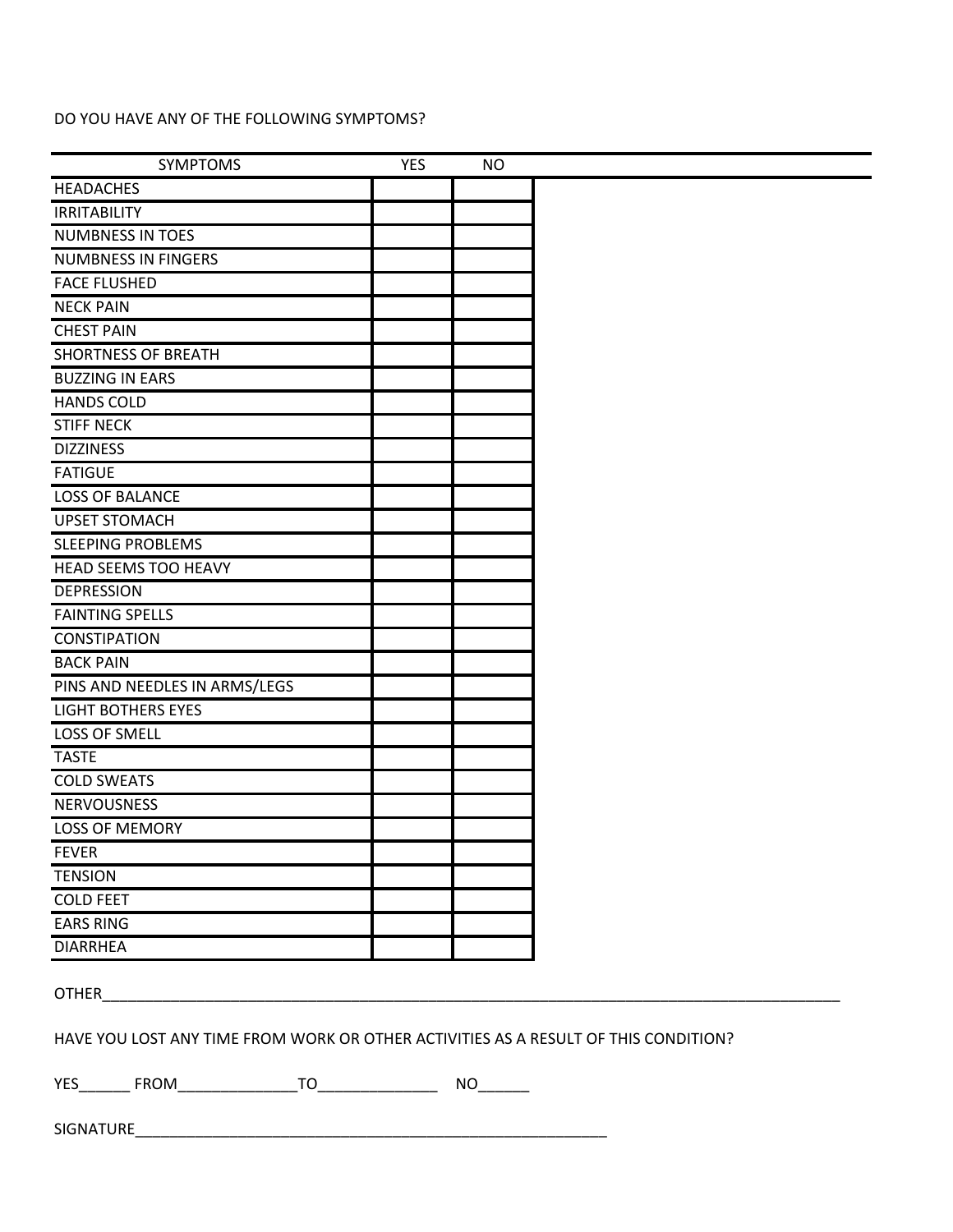## **Morgante Family Chiropractic**

### **Terms of Acceptance**

The practice of chiropractic in this office consists of:

- 1. Analysis of the spine for the purpose of locating vertebral subluxations (spinal misalignments causing nerve interference).
- 2. Adjustment of the spine for the purpose of correcting vertebral subluxations.
- 3. Education and encouragement of our patients/practice members to become aware of and responsible to their well being.
- 4. Empowerment of our patient/practice members as to the inherent healing capabilities of the human body.

Our intention is to provide you with the best care we can offer as outlined above. We do not offer care with the intent of treating or curing diseases or conditions.

| Signature:           |  |  |
|----------------------|--|--|
| Name (please print): |  |  |
| Witness:             |  |  |
| Date:                |  |  |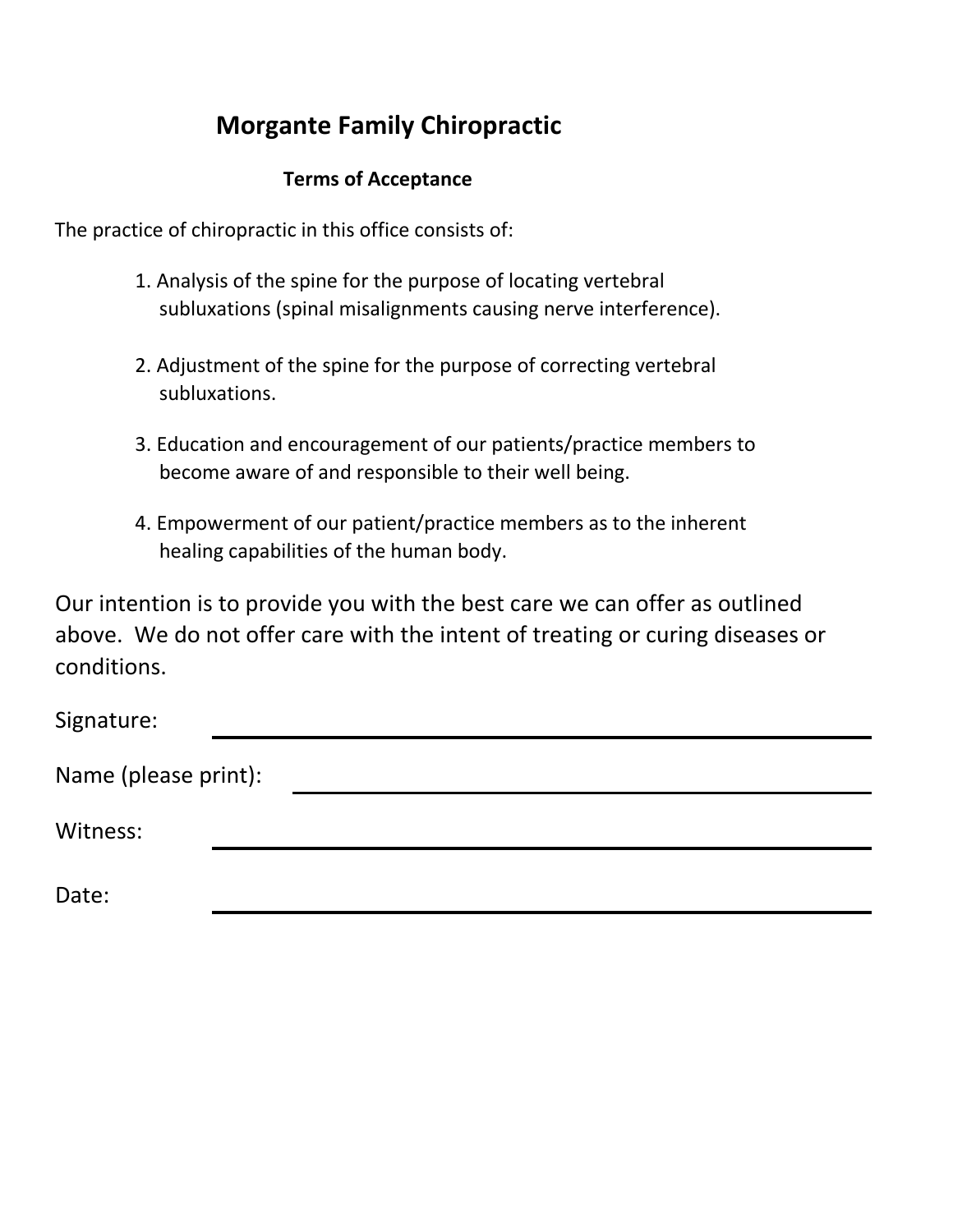# **FINANCIAL POLICY Morgante Family Chiropractic**

**SCHEDULING** All appointments during regular hours must be scheduled so as to reduce waiting time for you and others.

> You are free to stop in at any time. However, you will have to wait until all scheduled appointments are seen. You will be fit in as soon as possible

Cancellations require 24 hour notice.

**PAYMENT** Payment in full is expected at the time services are rendered. This includes all co-payments.

For your convenience we accept cash, checks, Master Card, and Visa.

Patients with deductibles will pay the full visit amount until the deductible is met.

Should you discontinue care for any reason other than discharge by the doctor, any outstanding balances will become immediately due and payable in full by you.

**INSURANCE** Our office will verify your insurance coverage in an effort to help you determine exactly what chiropractic coverage is available under your policy.

> It is your responsibility to provide us with all the appropriate insurance forms, insurance cards, addresses, and information so that proper filing can be submitted.

> We are not obligated to accept your insurance payment on assignment although for your convenience we may based on our experience with your insurance carrier.

You are always responsible for the portion of your bill the insurance company may not cover and for your annual deductible.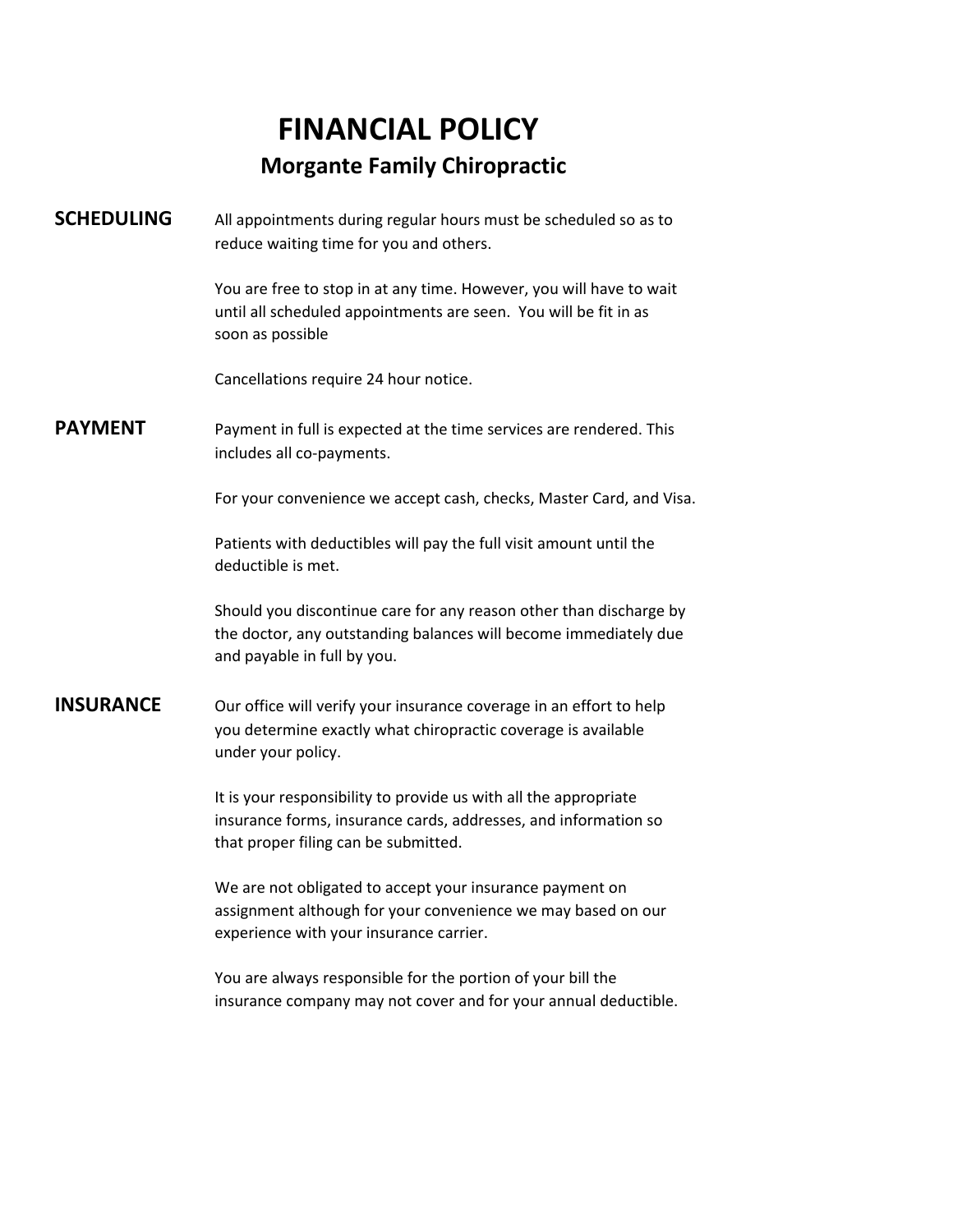### **ACCEPTED INSURANCES** Univera, GHI, Aetna, Medicare, Veterans Administration (with

| <b>INSURANCES</b> | Univera, GHI, Aetha, Medicare, Veterans Administration (With<br>referral), Workers Compensation, No-Fault, Blue Cross and Blue Shield,<br>and Independent Health.                                     |
|-------------------|-------------------------------------------------------------------------------------------------------------------------------------------------------------------------------------------------------|
|                   | Remember that your insurance coverage is a contract between you,<br>your employer, and your insurance company. We do not bill any<br>secondary insurance carriers.                                    |
| <b>FEES</b>       | Our fees generally fall within what is considered reasonable and<br>customary for this area.                                                                                                          |
|                   | Many insurers pay a percentage of this reasonable and customary rate.                                                                                                                                 |
| <b>LASTLY</b>     | You are responsible for all charges incurred as a patient in this office.                                                                                                                             |
|                   | We will do all we can with your insurance claims. However, you<br>are ultimately responsible for payment.                                                                                             |
|                   | Past due statements for unpaid balances will be mailed. Statements<br>unpaid for more than 30 days may be subject to an interest charge.                                                              |
|                   | It is the goal of this office to provide you with the finest quality chiropractic care available.<br>If you have any questions with regard to your health of any of our policies, please let us know. |

**WE WELCOME YOUR REFERRALS** and look forward to a doctor-patient relationship that works for our mutual benefit.

I, the undersigned, have read and agree to the guidelines of the above stated financial, insurance and office policies.

Patient's Signature\_\_\_\_\_\_\_\_\_\_\_\_\_\_\_\_\_\_\_\_\_\_\_\_\_\_\_\_\_\_\_\_\_\_\_\_\_\_\_\_\_\_\_\_\_\_\_\_\_Date\_\_\_\_\_\_\_\_\_\_\_\_\_\_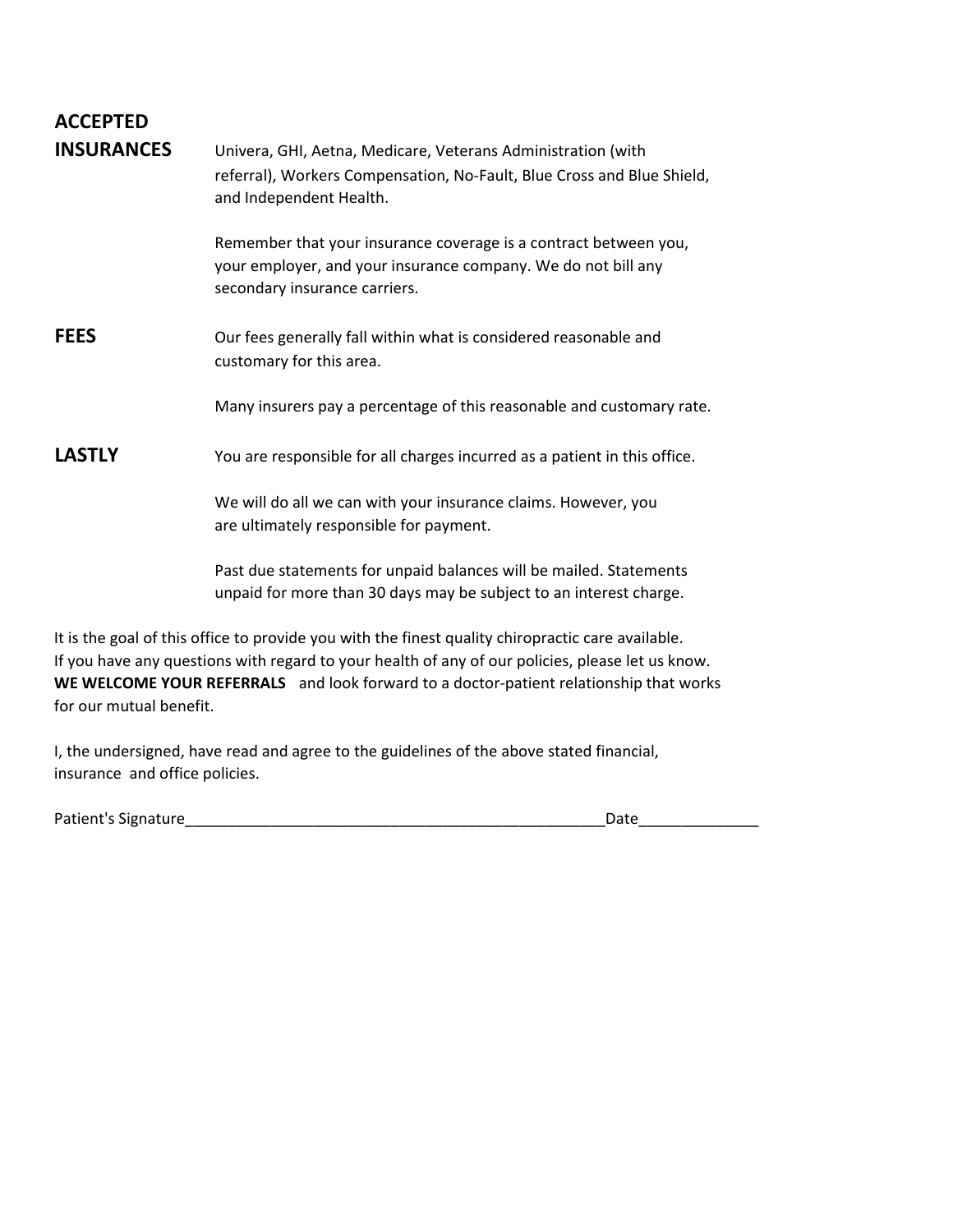### **Informed Consent to Chiropractic Treatment**

Doctors of chiropractic who use manual therapy techniques are required to advise patients that there are or may be some risks associated with such treatment. In particular you should note:

- a) While rare, some patients may experience short term aggravation of symptoms, rib fractures or muscle and ligament strains or sprains as a result of manual therapy techniques.
- b) There are reported cases of stroke associated with many common neck movements including adjustment to the upper cervical spine. Present medical and scientific evidence does not establish a definite cause and effect relationship between upper cervical spine adjustment and the occurrence of stroke. Furthermore, the apparent association is noted very infrequently. However, you are being warned of this possible association because stroke sometimes causes serious neurological impairment and may, on rare occasion, result in injuries including paralysis. The possibility of such injuries resulting from upper cervical spinal adjustment is extremely remote.
- c) There are rare reported cases of disc injuries following cervical and lumbar spinal adjustment although no scientific study has ever demonstrated such injuries are caused or may be caused by spinal adjustments or chiropractic treatment.

Chiropractic treatment including spinal adjustment has bee the subject of government reports and multi-disciplinary studies conducted over many years and has been demonstrated to be effective treatment for many neck and back conditions involving pain, numbness, muscle spasm, loss of mobility, headaches, and other similar symptoms. Chiropractic care contributes to your overall well being. The risk of injuries or complications from chiropractic treatment is substantially lower than that associated with many medical or other treatments, medications, and procedures given for the same symptoms.

I acknowledge I have discussed, or have had the opportunity to discuss, with my chiropractor the nature and purpose of chiropractic treatment in general and my treatment in particular (including spinal adjustment) as well as the contents of this consent.

I consent to the chiropractic treatments offered or recommended to me by my chiropractor including spinal adjustment. I intend this consent to apply to all my present and future chiropractic care.

Dated this \_\_\_\_\_\_\_\_\_\_\_\_\_\_\_\_\_day of \_\_\_\_\_\_\_\_\_\_\_\_\_\_, 20\_\_\_\_

**Patient Signature (or Legal Guardian) Signature of Witness**

Patient Name (please print) and a metal witness Name (please Print)

|                               | <b>PRIOR CHIROPRACTIC TREATMENT INFORMATION</b> |     |    |
|-------------------------------|-------------------------------------------------|-----|----|
| Name of Chiropractor          | Location (city)                                 |     |    |
| When was your last treatment? | Have you had x-rays?                            | Yes | NΟ |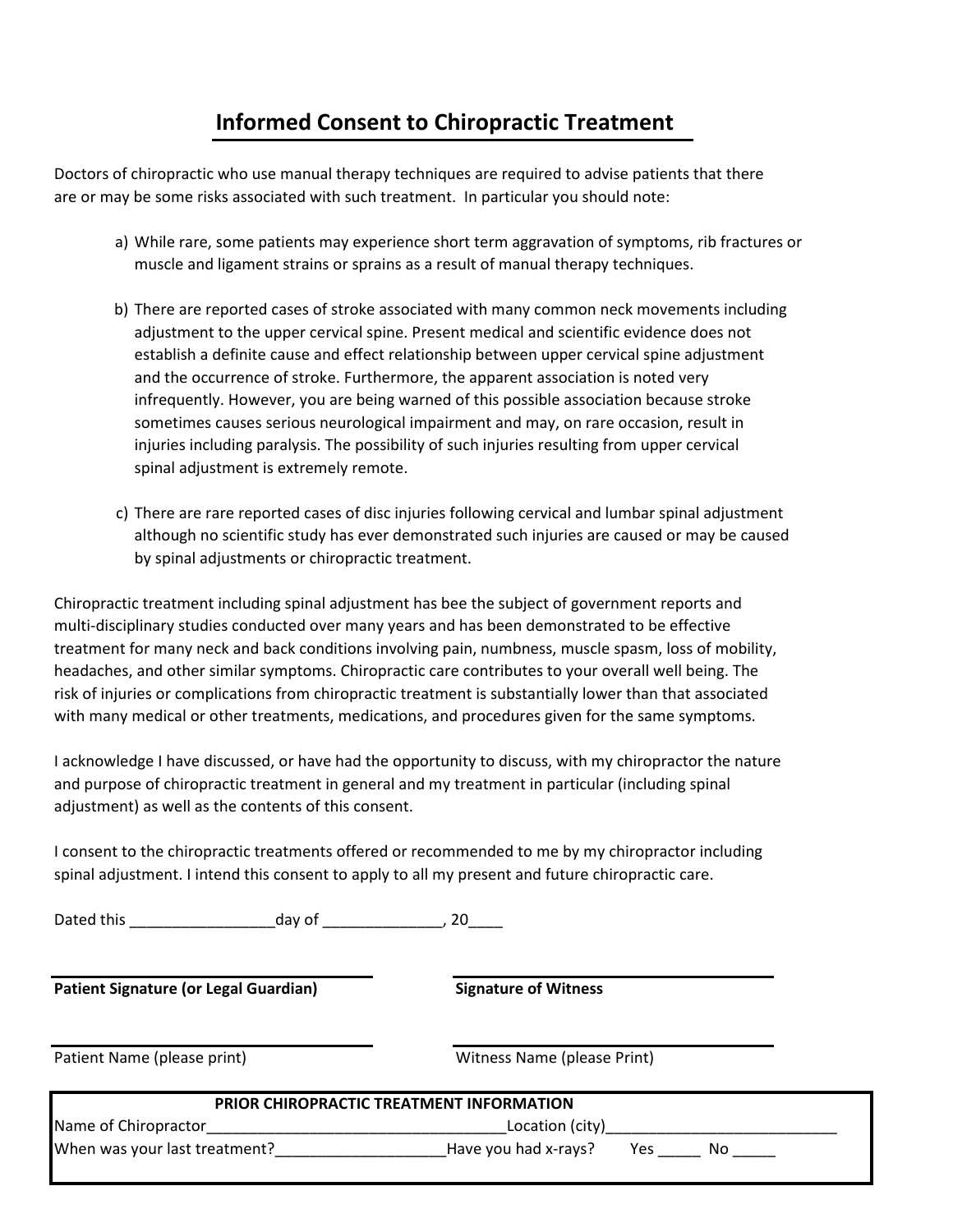# **CONSENT TO TREATMENT AND EXAMINATION OF A MINOR CHILD**

I hereby authorize Dr. Theresa Morgante and/or Dr. Anthony Morgante and/or her/his staff to examine and treat my child in this office.

| <b>Full Name</b><br>of Child |      |
|------------------------------|------|
| <b>Address</b>               |      |
| Parent or Guardian           |      |
|                              |      |
| Signature                    | Date |
| <b>Staff</b>                 |      |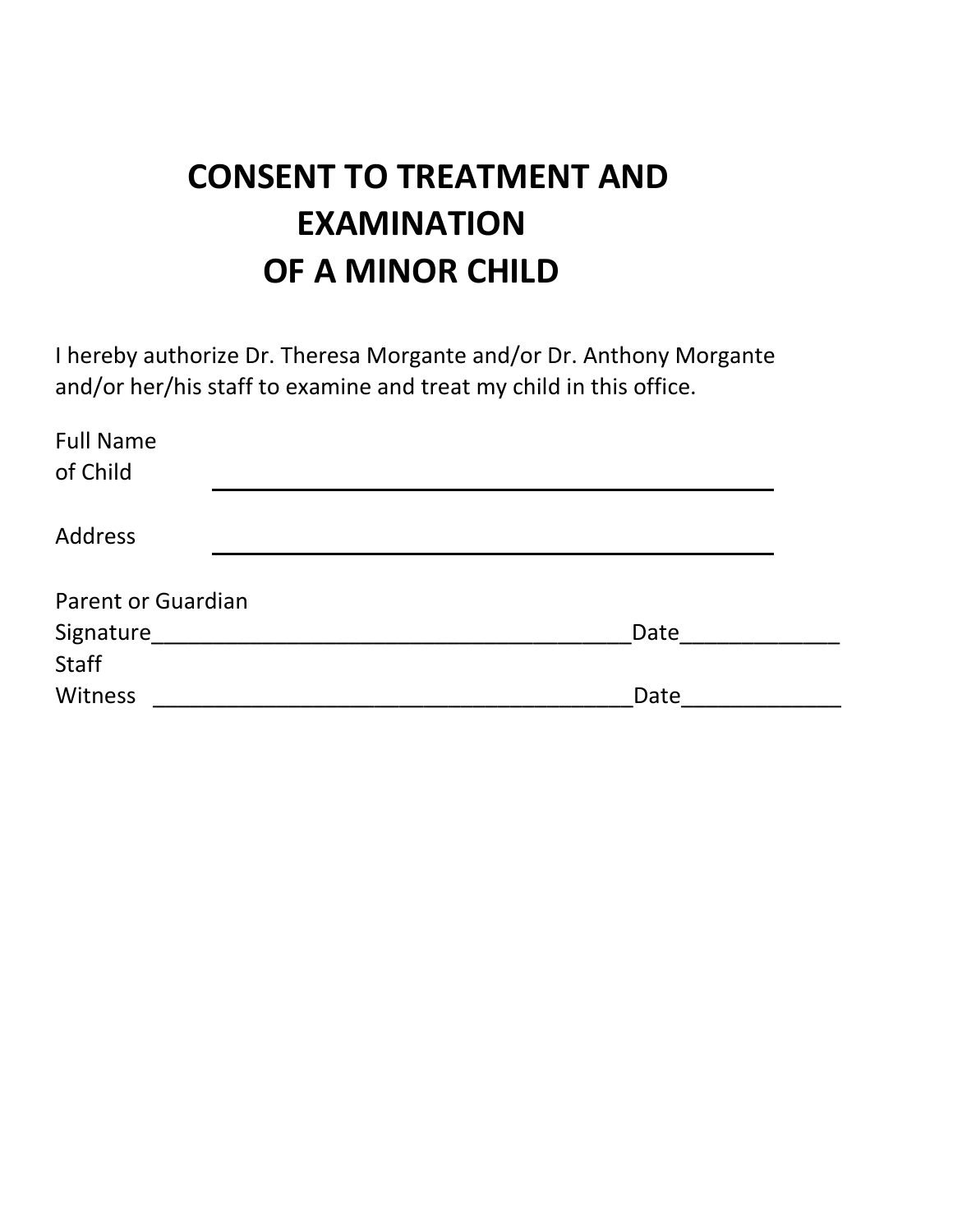### **AGREEMENT TO PAY MEDICAL COSTS IN THE EVENT OF FAILURE TO PROSECUTE OR IF COMPENSATION CLAIM IS DISALLOWED**

| WCB CASE # | <b>CARRIER CASE #</b> | DATE OF       | NATURE OF INJURY OR | <b>INJURED PERSON'S</b>   |
|------------|-----------------------|---------------|---------------------|---------------------------|
| (IF KNOWN) | (IF KNOWN)            | <b>INJURY</b> | <b>ILLNESS</b>      | <b>ISOCIAL SECURITY #</b> |
|            |                       |               |                     |                           |
|            |                       |               |                     |                           |

| <b>CLAIMANT</b>  | <b>NAME</b> | <b>ADDRESS</b> |
|------------------|-------------|----------------|
|                  |             |                |
| <b>EMPLOYER</b>  |             |                |
|                  |             |                |
| <b>INSURANCE</b> |             |                |
| <b>CARRIER</b>   |             |                |

IN THE EVENT I FAIL TO PROSECUTE THE CLAIM FOR WORKERS COMEPENSATION FOR THIS ILLNESS OR CONDITION OR IT IS DETERMINED BY THE WORKERS COMPENSATION BOARD THAT THE ILLNESS OR CONDITION IS NOT A RESULT OF A COMPENSABLE WORKERS COMPENSATION CASE, I

, hereby agree to pay (name of doctor)

(address of doctor)

his/her usual and customary fees for

services rendered to the above named claimant in the above identified case.

Date Signature Signature

If signed by other than claimant, print below: name, address, and relationship of signer.

Name Relationship

Address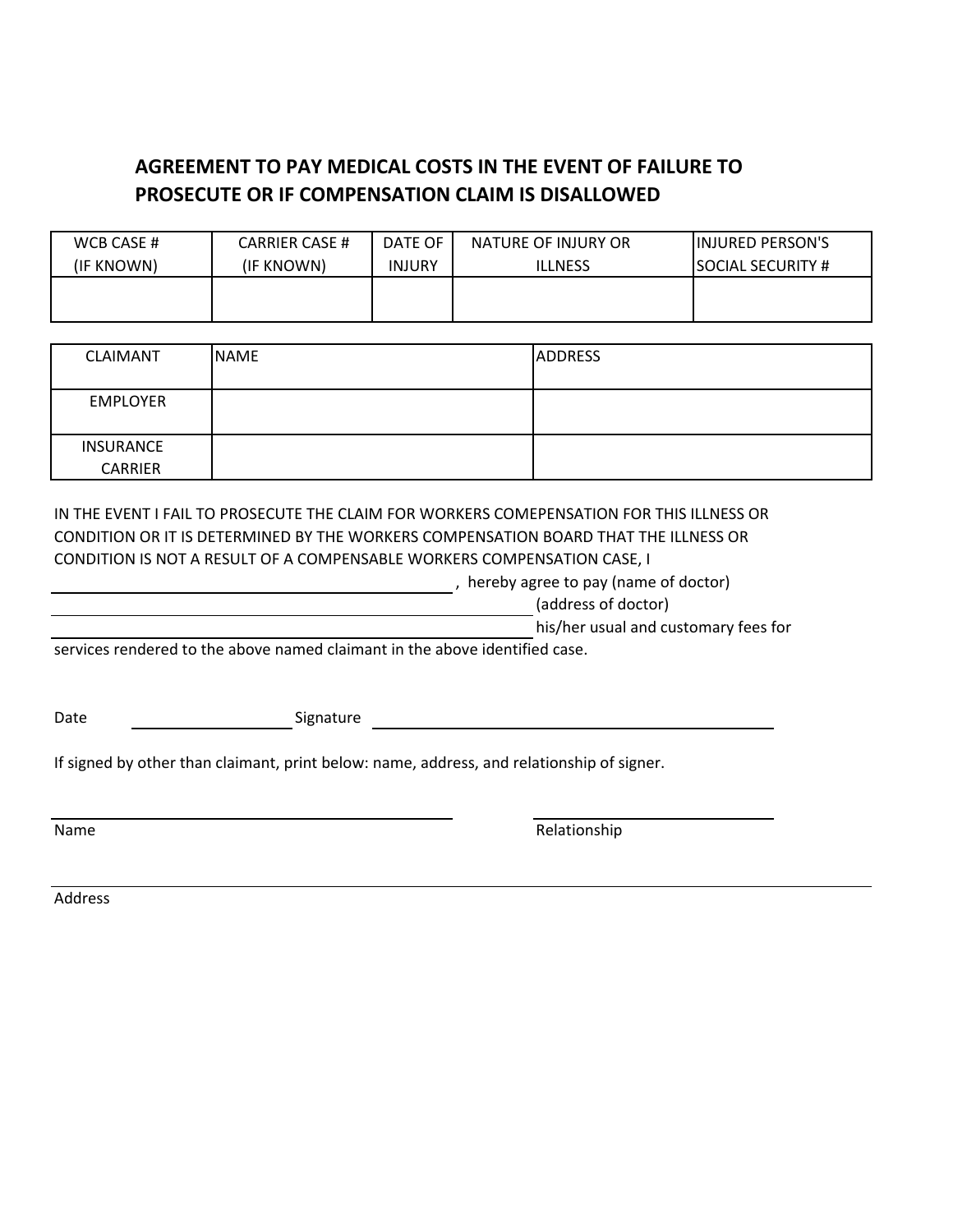#### **Workers Compensation/No Fault Insurance Verification**

| Patient's Name                                                                                                 |                                         |                                                                          | Date      |    |
|----------------------------------------------------------------------------------------------------------------|-----------------------------------------|--------------------------------------------------------------------------|-----------|----|
| Patient Diagnosis 1)                                                                                           | 2)                                      | 3)                                                                       |           | 4) |
| First Visit Date ___________________ Is Patient Working? No Yes Disability Type Total Partial None             |                                         |                                                                          |           |    |
|                                                                                                                |                                         |                                                                          |           |    |
|                                                                                                                |                                         | <b>WORKERS COMPENSATION VERIFICATION</b>                                 |           |    |
|                                                                                                                |                                         |                                                                          |           |    |
| Verified With Employer By ___________ Phone # _________________________Spoke To ______________________________ |                                         |                                                                          |           |    |
|                                                                                                                |                                         |                                                                          |           |    |
| Did the employer report the injury to the Insurance Carrier (file a C-2)                                       |                                         |                                                                          | Yes<br>No |    |
| Name of Insurance Carrier                                                                                      |                                         |                                                                          | Phone #   |    |
|                                                                                                                |                                         |                                                                          |           |    |
|                                                                                                                |                                         |                                                                          |           |    |
|                                                                                                                | <b>AUTOMOBILE ACCIDENT VERIFICATION</b> |                                                                          |           |    |
|                                                                                                                |                                         |                                                                          |           |    |
| Did the patient report the accident? Yes _____ No _____ Date of Accident _____________                         |                                         |                                                                          |           |    |
| Did patient submit "Application of No-Fault Benefits"? Yes No Does patient belong to PPO? Yes No               |                                         |                                                                          |           |    |
|                                                                                                                |                                         | Will the Insurance Co. be sending out NF-3 Form to the doctor? Yes       | No        |    |
| Will the Insurance Co. be sending the check for services to the Patient                                        |                                         |                                                                          | Doctor    |    |
|                                                                                                                |                                         | Does the Insurance Co. need an "Assignment of Benefits" sent in?  Yes No |           |    |
|                                                                                                                |                                         |                                                                          |           |    |
| Street                                                                                                         |                                         |                                                                          |           |    |
|                                                                                                                |                                         |                                                                          |           |    |
|                                                                                                                |                                         |                                                                          |           |    |
| Does patient have a deductable? Yes No If "YES" amount of deductable Met? Yes No                               |                                         |                                                                          |           |    |
| Does the Insurance Company want office notes sent in with every claim? Yes No                                  |                                         |                                                                          |           |    |
|                                                                                                                |                                         |                                                                          |           |    |